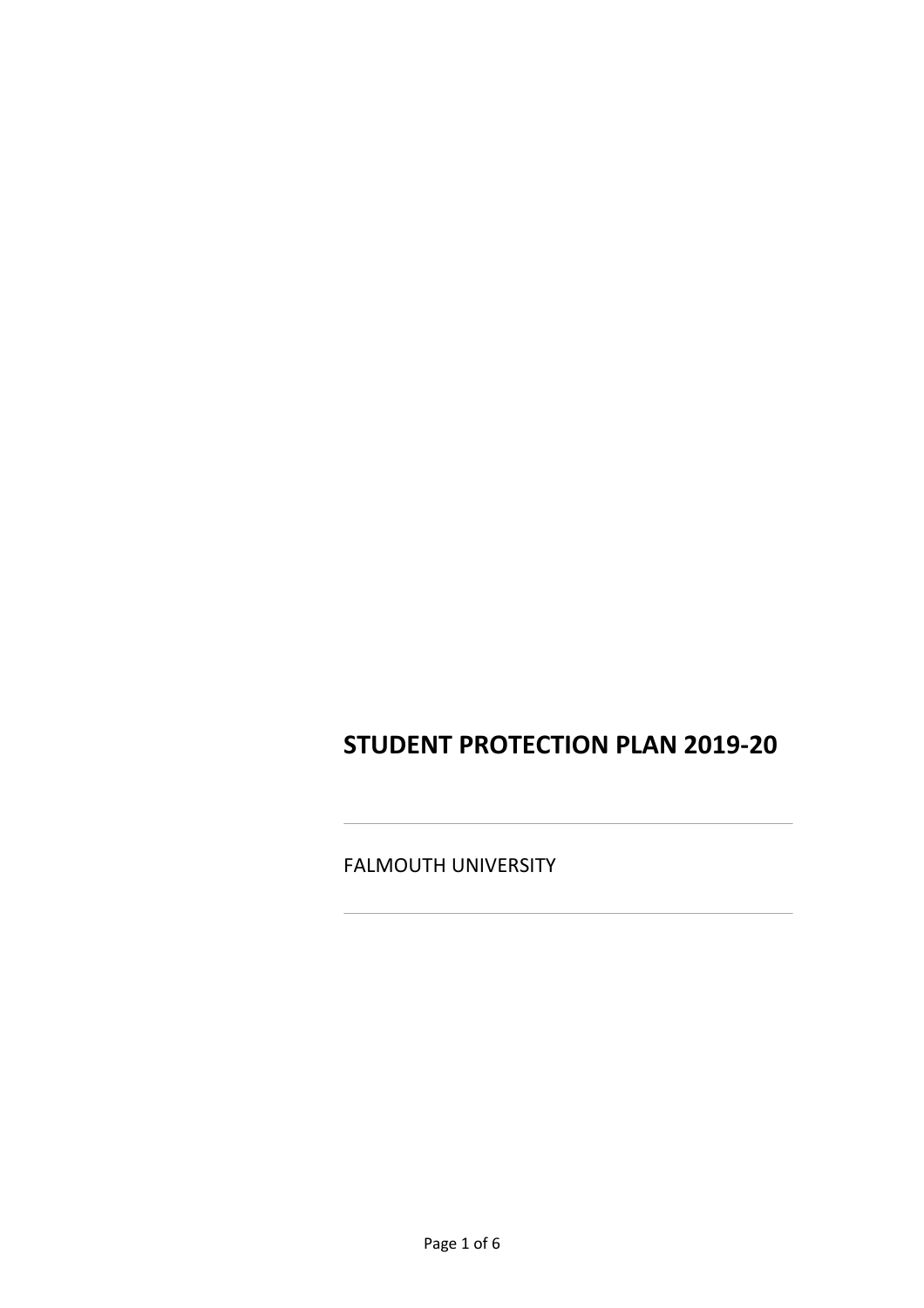#### **FALMOUTH UNIVERSITY STUDENT PROTECTION PLAN, 2019-20**

Provider's name: Falmouth University Provider's UKPRN: 10008640 Legal address: Falmouth Campus, 25 Woodlane, Falmouth, Cornwall TR11 4RH

Contact point for enquiries about this student protection plan: Alastair Osborn, Head of Quality Assurance and Enhancement: alastair.osborn@falmouth.ac.uk

#### **STUDENT PROTECTION PLAN FOR THE PERIOD 2019-20**

### **1. An assessment of the range of risks to the continuation of study for your students, how those risks may differ based on your students' needs, characteristics and circumstances, and the likelihood that those risks will crystallise**

1. The risk of institutional closure is very low because the University has consistently met its financial objects, which are founded on long-term sustainability. In order to monitor financial health and sustainability the University Key Performance Indicators linked to the institutional 'measures of success' are monitored on a regular basis and are supplemented by financial KPIs which have been informed by the work of the sector body, the Financial Sustainability Strategy Group. These feed into the annual return to the regulator as a condition of the Memorandum of Assurance and Accountability. In the most recent assessment by HEFCE, the University was rated as 'not being at higher risk' which is considered an acceptable outcome. Consolidated financial statements are published at the end of each academic year and are available on the University's external website: https://www.falmouth.ac.uk/sites/default/files/download/financial\_review\_2017\_-\_final\_signed.pdf

https://www.falmouth.ac.uk/sites/default/files/download/falmouth\_university\_finance\_fig ures\_2016-2017.pdf

- 2. The University has no plans to close either of our campuses; the full ongoing utilisation of facilities on both the Penryn and Falmouth campuses is a key element in the University's 2030 Strategy.
- 3. The University considers the loss of degree awarding powers to be very low because the university has a consistent record of meeting all the associated requirements for this designation. The University operates a robust system of quality assurance, mapped against sector quality expectations, including the previous QAA Quality Code and informed by best practice. The University has demonstrated that it meets quality standards, previously via Institutional Review and latterly via Annual Provider Review. The University has also achieved Gold in the Teaching Excellence and Student Outcomes Framework (2017).
- 4. Departmental/Subject level closures present a low risk to students. As part of ongoing longterm strategy objectives, the University may determine to reorganise the structure of provision, primarily to ensure the maintenance of the integrity of the student experience. Where reorganisation may have an impact on students, it is carefully managed over a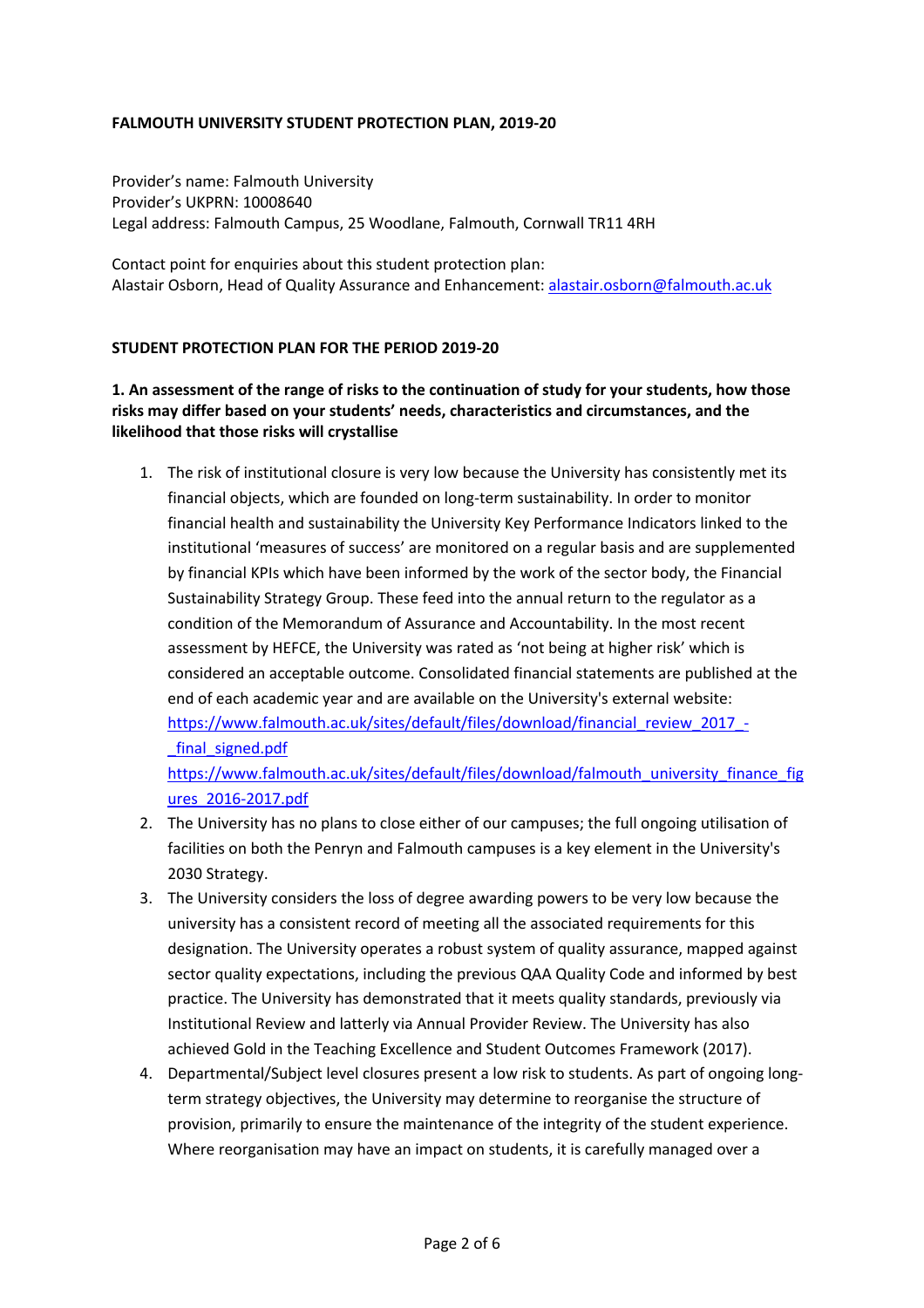sufficiently long timeframe to mitigate against this. (See section 2 for further detail on the University's approach to mitigating against the risk of closures).

- 5. The risk presented to existing students by any institutional decision to close a course is considered low, given the University's established process for course suspension and cessation, which has been designed to ensure that decisions are made within such a timeframe as to not impact on any potential applicants, and to maintain the academic experience of existing cohorts through to the completion of their course (more detail on the University's Course Suspension and Cessation procedures is provided in section 2).
- 6. The risk that the University will not be able to deliver particular modes of study is considered to be limited due to the depth of knowledge within teaching teams, HR contractual arrangements and our processes of planned phased withdrawal, ensuring existing students are whenever possible able to remain on course and mode of study to which they have enrolled for the duration of their studies.
- 7. Similarly, the risk presented to students by the departure of academic staff members is considered by the University to be low. Falmouth University courses are very much developed to instil the knowledge and skills required for professional practice and industrial engagement; they do not rest on the expertise of individual members of staff.
- 8. Suspension/revocation of Tier 4 Sponsor Licence: the likelihood of this risk materialising is considered to be low, based on the recent actions taken and planned actions as recorded in the University's Strategic Risk Register. Further, the University's most recent internal audit of staff and student UKVI compliance reported positive outcomes.

#### **2. The measures that you have put in place to mitigate those risks that you consider to be reasonably likely to crystallise**

The University recognises that occasionally to meet the requirements of long term strategic planning, or to respond to changes in demand for Higher Education subjects, it may become necessary and appropriate to modify, suspend or cease offering a course or mode of delivery. To meet these challenges and, in particular, to safeguard the student experience Falmouth University has developed a procedure for course suspension and cessation. The procedure takes into consideration the impact of such decisions on current students, potential applicants, applicants, academic and support staff. The procedure applies to all courses offered by the University, including sub contractual arrangements. In all cases where a course is placed in cessation an exit strategy will be prepared and implemented. The exit strategy must:

- Ensure that the student experience is secured;
- Ensure that the quality and standard of award maintained for the remaining cohorts;
- Take into account intermitting students and those requiring late or re-assessment;
- Indicate a clear and appropriate timescale of cessation of the course and cohort completion;
- Be discussed with Students' Union representatives and with all affected student cohorts;
- Be communicated to academic and administrative staff and their representatives.

There is an expectation that the exit strategy will be one of "teach out" to enable students currently registered on the course to continue and complete their studies. On occasion, and with the agreement of the enrolled students, it may be possible to provide transfer to an alternative completion course or route. In such cases, the rationale must be fully articulated, together with a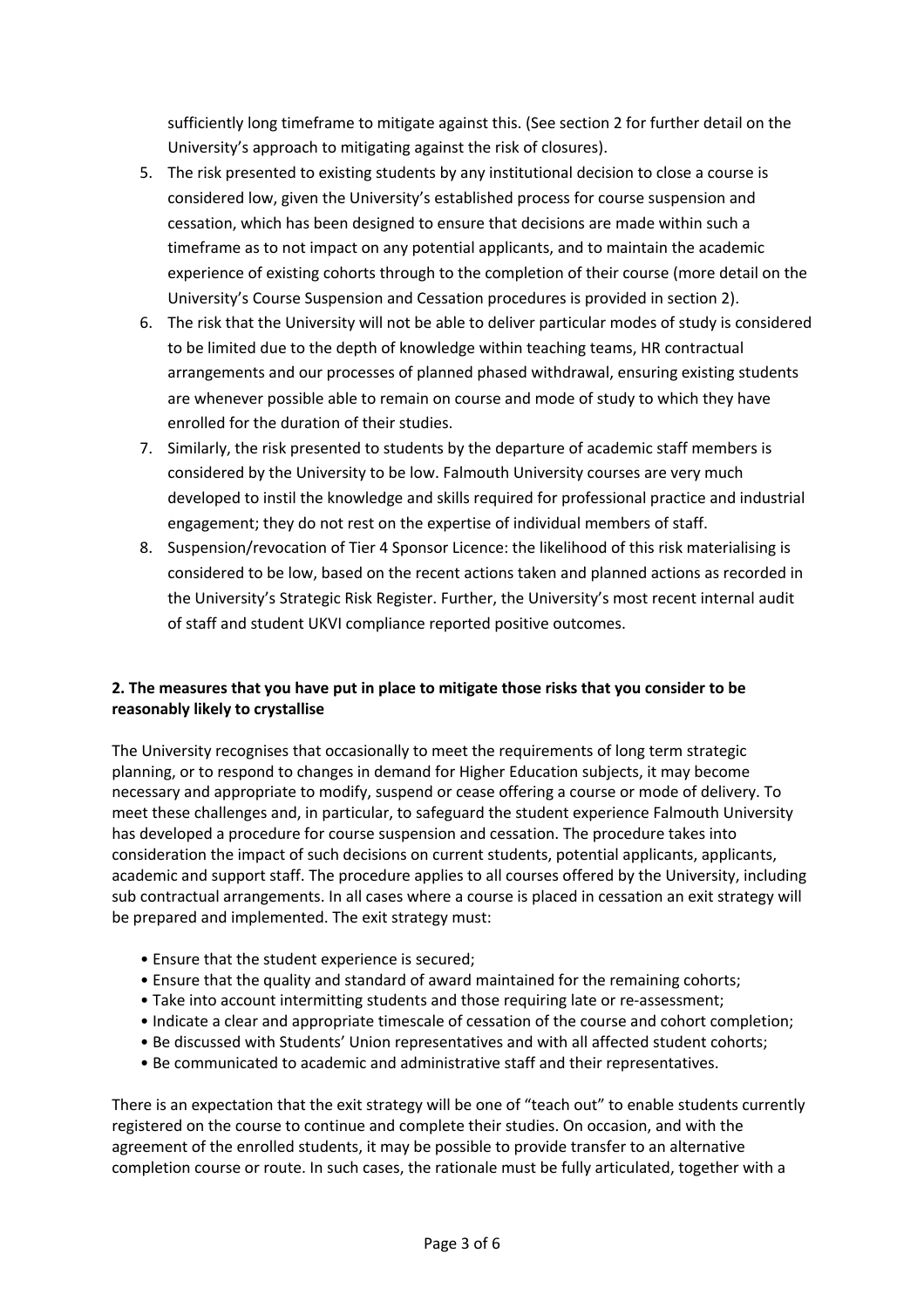mapping of course learning outcomes to the proposed alternative course or route, to ensure that standards are maintained and that students are not disadvantaged. Where neither of the above arrangements is available, the University will record the amount of credit the student has achieved and advise on any options that may be available for transfer to another institution. Exceptionally, where teaching cannot be completed or where none of the proposed options is acceptable to the student, the University will refund fees for the academic year in question and award any credit obtained by the student. Where the student is eligible for an intermediate award they will be given the option to have it conferred. Additionally, the University will provide appropriate financial redress.

The University recognises that closure of a course or mode of study may have a differentiated impact upon a diverse group of students and may potentially present a differing set of challenges or concerns for students with protected characteristics (under the 2010 Equality Act). To mitigate against any specific adverse impact on particular individuals or groups of students, Equality Impact Assessments will be included as part of the preparation of exit strategies.

The process of teach-out will be closely monitored by the University through Academic Board and the Vice-Chancellor's Executive Group, to ensure that the quality of the student experience is safeguarded.

The University's policy and procedure for course cessation and suspension is available here: https://www.falmouth.ac.uk/sites/default/files/download/course\_suspension\_and\_cessation\_proce dure\_2017-18\_01september2017.pdf

This is published alongside the Terms and Conditions so it is available to both prospective and current students.

Where courses are subject to material change, this is fully consulted on with the students. Where students do not agree, the University's approach is similar to course suspension and cessation, with the expectation that rather than teach out, the guidance is to phase in changes for new cohorts. Where this is not possible students are fully consulted and where they are not happy with the proposed change alternative arrangements made. An example of this approach can be seen in the recent title change of BA(Hons) Performance Sportswear Design to BA(Hons) Sportswear design. Although this change was prompted by industry considerations, two students opted to receive the original award title.

## **3. Information about the policy you have in place to refund tuition fees and other relevant costs to your students and to provide compensation where necessary in the event that you are no longer able to preserve continuation of study**

Tuition fees and other monies paid to the University are only refunded to the individual or organisation that paid the University originally. Examples of this include but are not limited to:

- Where students' fees were paid by Student Finance England (or similar body) as part of a tuition fee loan or grant, the refund will be to that organisation. This also applies for interest accrued on any tuition fees paid by a third party (e.g. Student Finance England) to the University;
- Similarly, where an employer has paid tuition fees on behalf of a student, the funds will be returned to the employer; where the University's agreement is primarily with the employer, the employer will also receive any relevant compensation;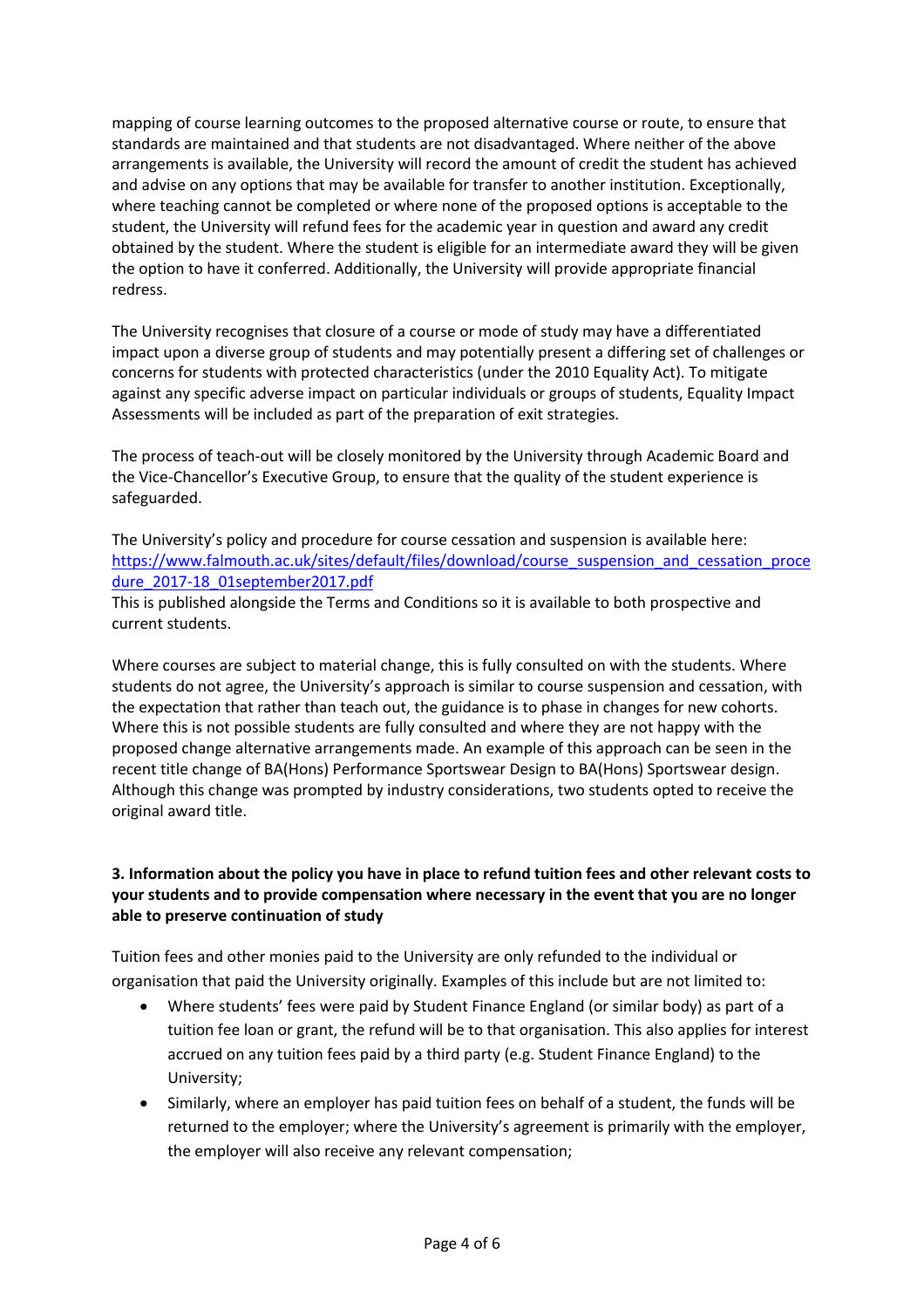- Where a student has received funding from family or employment or other sources and subsequently passed this to the University, the University is only responsible for refunding and compensating the student;
- For the purposes of tuition fees, only monies paid to the University will be refunded. e.g. scholarships or fee waivers will be accounted for within any refund.

For the 2019/20 academic year, the Tuition Fee policy and procedure for course cessation and suspension Policy will be updated to:

- Highlight that in accordance with the Office for Students Conditions of Registration, the Policy covers refunds and compensation.
- Make it explicit that students are not required to accept alternative arrangements offered by the University;
- Include financial redress: In all cases, where necessary, the University's approach to financial redress is to recognise and compensate for where other remedies and alternative arrangements are inappropriate or unavailable. Falmouth University adopts the same principles of compensation of the OIA and will generally seek to compensate for actual financial loss incurred (e.g. loan interest, travel costs) etc.
- Distress and inconvenience in-line with the OIA Indicative Compensation Bands.
- In addition to the OIA's guidance, the University will consider refunds of day-to-day living expenses at a rate that reflects actual expenditure of the student during the academic year, up to the maximum weekly amount published in the University's indicative budget guide. This will be payable from the start of teaching, up to the point that the University is unable to deliver the advertised programme.
- Highlight that discretionary payments (e.g. bursaries) made by the University will not be recouped against any overpayment because of a programme of study ending sooner than expected. Where future payments for such funds were due these will not be payable where a student leaves the University. Instead the impact of their absence will be considered in any financial redress offered.

Following the update of the relevant policies this SPP will be re-drafted, resubmitted to OFS and republished to students.

**4. Information about how you will communicate with students about your student protection plan** The Student Protection Plan will be published on the University's website and via links to staff and student portals, VLEs and University SharePoint sites. The Student Protection Plan will be highlighted to all students on their initial registration and subsequent enrolment at the University.

The Student Protection Plan has been developed in conjunction with the Students' Union (FXU) and will be reviewed on an annual basis with continued involvement from the Students' Union.

The implications of the Student Protection Plan to any proposed course changes will be highlighted to staff members through inclusion in the training for and use of the University's curriculum management system.